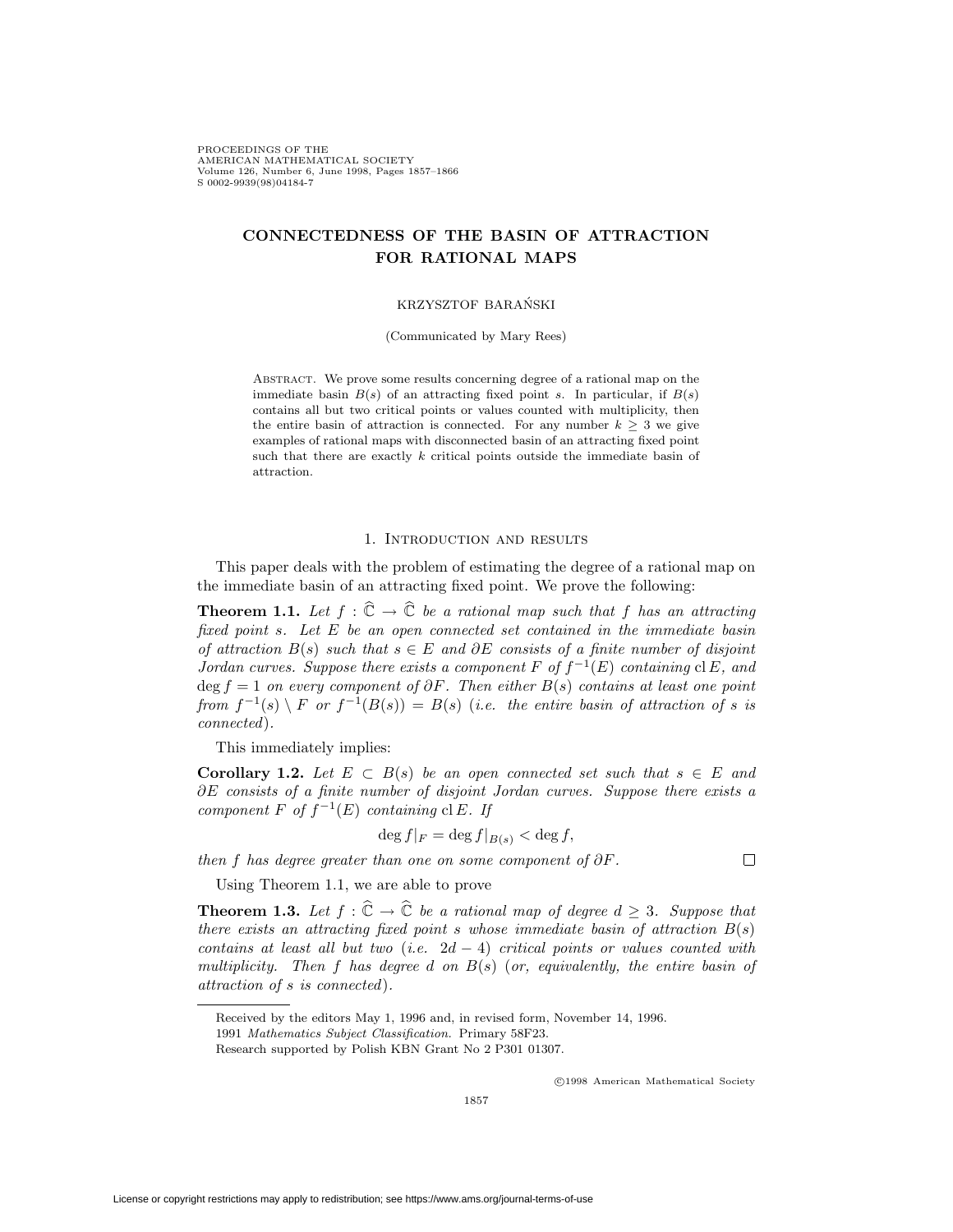On the other hand, if the number of critical points in  $B(s)$  is smaller, then the degree of  $f$  on  $B(s)$  can be less than  $d$ .

**Theorem 1.4.** For  $d \geq 3$  and  $k = 1, \ldots, 2d - 5$  there exists a rational map f *of degree d having an attracting fixed point s such that B*(*s*) *contains exactly k critical points* (*counted with multiplicity*) *and the entire basin of attraction of s is not connected.*

These examples also show that in Theorem 1.1 the assumption about the degree of *f* on the components of *∂F* cannot be omitted.

This work is connected with the paper [P1] by F. Przytycki. He proved that if  $f$  ∈  $H^d$  (where  $H^d$  denotes the set of all rational maps of degree *d* which are expanding on the Julia set) and all but one of the critical points or values (counted without multiplicity) are in the immediate basin  $B(s)$  of an attracting fixed point *s*, then deg  $f|_{B(s)} = d$  and, moreover, the component of  $H^d$  containing  $\tilde{f}$  also contains a polynomial. If all critical points of *f* are in the immediate basin of an attracting fixed point or the forward-invariant basin of a parabolic fixed point, then the Julia set is a Cantor set and *f* on the Julia set is conjugate to the full one-sided shift. These facts were also proved by P. Makienko in [Ma].

Note that if for a rational map *f* the immediate basin of an attracting fixed point  $B(s)$  is simply connected, then it contains exactly deg  $f|_{B(s)} - 1$  critical points (here and in the sequel we count critical points with multiplicity). If *B*(*s*) is not simply connected, then it must contain at least two critical points. However, F. Przytycki has constructed examples of so-called exotic basins, i.e. non-simplyconnected immediate basins  $B(s)$  such that deg  $f|_{B(s)} = \deg f = d \geq 3$  and  $B(s)$ contains exactly *k* critical points with an arbitrary  $k = 2, \ldots, 2d - 2$ . Our work answers a question asked in [P1] and simplifies construction of the exotic basins.

*Remark.* Note that Theorem 1.3 depends on holomorphic properties. One can construct a smooth branched covering of  $S<sup>2</sup>$  fulfilling the assumptions of Theorem 1.3 such that  $B(s)$  is not connected (cf. the Remark after Corollary 2.3). Here we present figures of basins of infinity for a rational map and for a branched covering of *S*<sup>2</sup> (Figure 1).



Figure 1. Basin of infinity (gray) for a holomorphic map (left) and for a non-holomorphic branched cover (right).

**Example 1.5.** There exist rational maps of degree *d* with disconnected basin of attraction, and  $B(s)$  containing all but two critical points counted without multiplicity. To see this, consider the polynomial  $p(z) = z^3 + \frac{3}{2}z$ . It has two fixed critical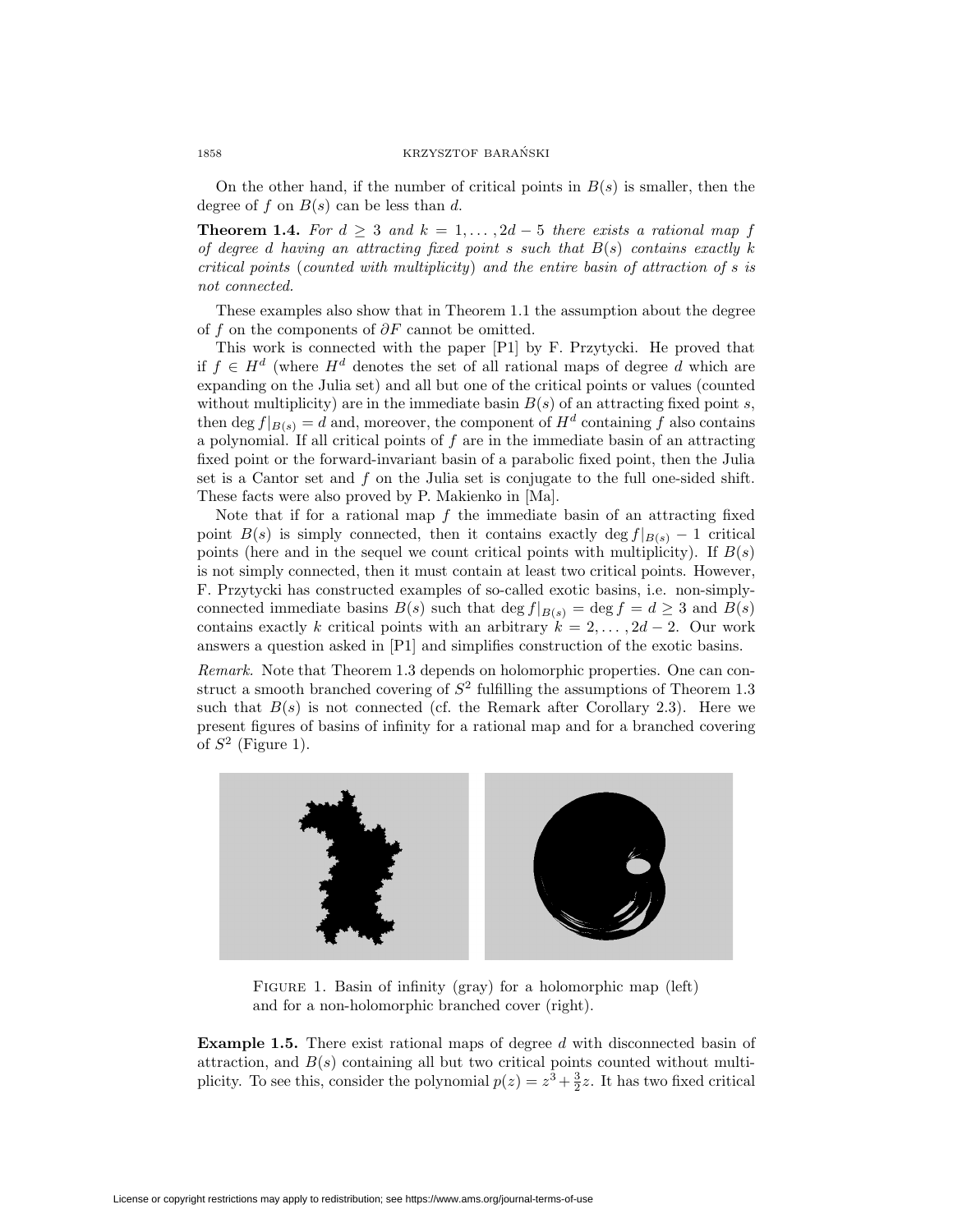points  $s_1 = i\frac{\sqrt{2}}{2}$ ,  $s_2 = -i\frac{\sqrt{2}}{2}$ . The Julia set of *p* is connected, so all components of basins of  $s_1$  and  $s_2$  are simply connected. Therefore the immediate basin  $B(s_1)$ contains one critical point, i.e. all but two critical points of  $p$  (as a rational map) counted without multiplicity, but deg  $p|_{B(s_1)} = 2$ . Similar examples can be found for  $d > 3$ .

I would like to express my gratitude to F. Przytycki for fruitful discussions and suggestions which gave rise to many ideas in this paper.

We will often use the following (see e.g. [Mi]):

**Riemann-Hurwitz formula.** *Let A, B be compact Riemann surfaces with smooth boundaries and let*  $f : A \xrightarrow{\text{onto}} B$  *be a branched covering without branch points on the boundary. Then*

$$
\chi(B) \deg f - \chi(A) = Crit,
$$

*where Crit is the number of branch points* (*counted with multiplicity*) *and*  $\chi$  *is the Euler characteristic. The formula remains true if f is a proper map between non-compact Riemann surfaces.* □

*Notation.* Let *U* be a bounded set in  $\mathbb{C}$ . A bounded (unbounded) connected component of  $\hat{\mathbb{C}} \setminus U$  will be called an inner (outer) component. Let  $\partial U$  denote the boundary of *U*. A connected component of *∂U* will be called an inner (outer) component of  $\partial U$  if it is a part of the boundary of an inner (outer) component of  $\hat{\mathbb{C}} \setminus U$ . If *A* is a topological annulus, then mod *A* will denote the modulus of *A*.

### 2. Proofs of Theorems 1.1 and 1.3

We introduce here a notion of rational-like mappings. This is a wider class than the so-called generalized polynomial-like maps. Recall that a generalized polynomial-like map is a map from a finite collection of topological discs  $U_i$  with smooth boundaries onto a topological disc *V* such that  $\text{cl } U_i \subset V$  are pairwise disjoint and  $f|_{U_i}$  is a proper holomorphic map onto V of a finite degree. Such a map is quasiconformally conjugate to a polynomial, as was proved in e.g. [LM]. In the definition of rational-like maps we allow  $U_i$  to have a finite number of holes, i.e. they are finitely connected sets. Moreover, we replace one disc *V* by a finite number of disjoint topological discs  $V_i$ . We give the precise definition.

**Definition 2.1.** Let  ${U_i}_{i=1}^k$  be a collection of open domains in  $\mathbb{C}$  such that  $\text{cl } U_i$ are pairwise disjoint and, for every *i*, *∂U<sup>i</sup>* consists of a finite number of disjoint smooth Jordan curves. Let  ${V_j}_{j=1}^n$  be a collection of bounded topological discs in  $\mathbb C$  with smooth boundaries such that cl  $V_j$  are pairwise disjoint. Assume that

$$
\bigcup_{i=1}^k \mathrm{cl}\, U_i \subset \bigcup_{j=1}^n V_j.
$$

Let  $f: \bigcup_{i=1}^k U_i \xrightarrow{\text{onto}} \bigcup_{j=1}^n V_j$  be a holomorphic map extendable to the boundary of  $\bigcup_i U_i$ . Assume that for every *i* there exists  $j(i)$  such that  $f(U_i) = V_{j(i)}$  and for every component  $\delta$  of  $\partial U_i$   $f|_{\delta}$  :  $\delta \xrightarrow{\text{onto}} \partial V_{j(i)}$  is a covering of finite degree. Then we will call  $({U_i})_i, {V_j}_j, f$  *a rational-like mapping.* 

As for polynomial-like mappings, define *the filled-in Julia set*  $K(f)$  to be the set of points for which the entire forward trajectory is contained in  $\bigcup_{i=1}^{k} U_i$ .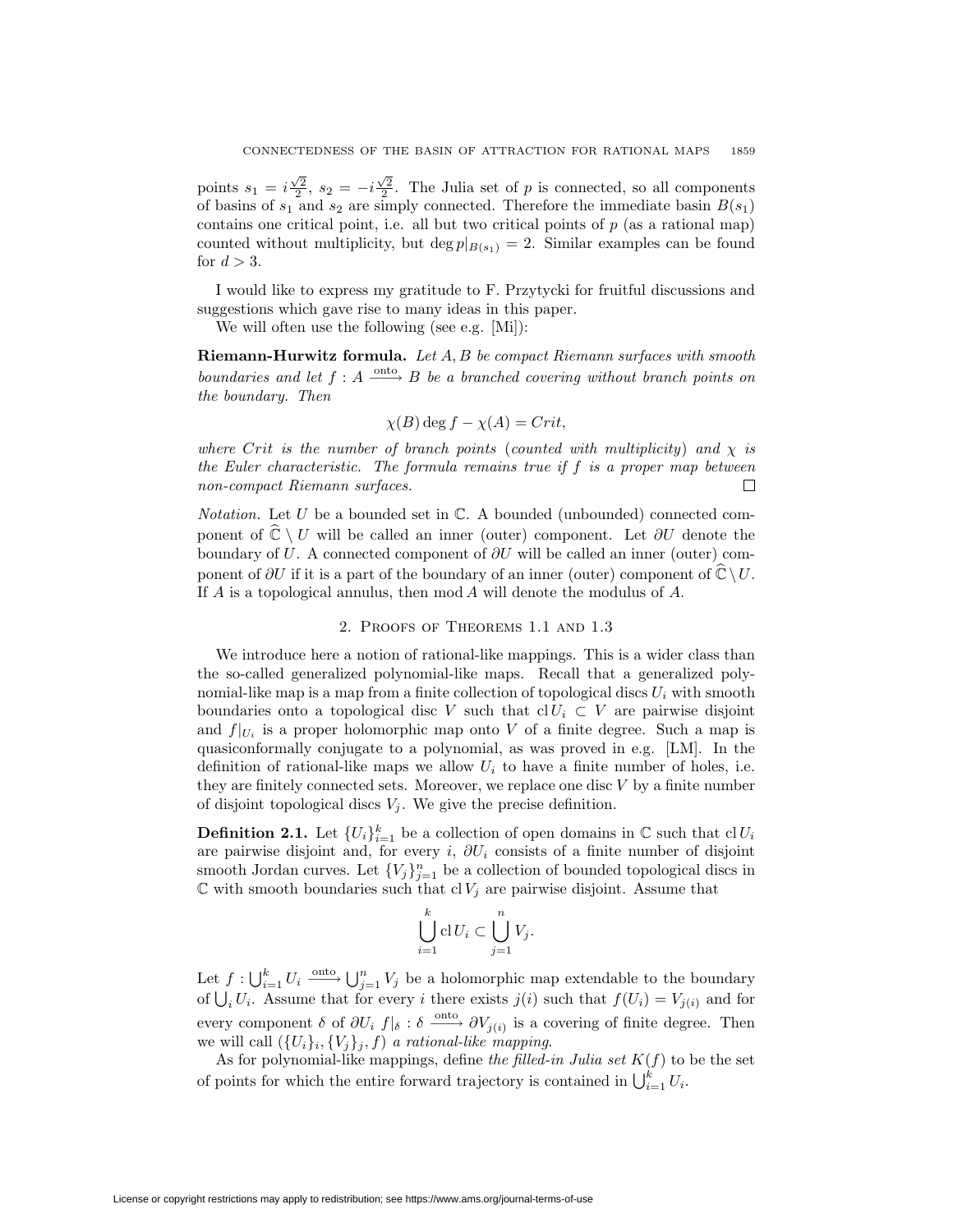A question arises, whether a rational-like map is quasiconformally conjugate to a rational map such that  $\widehat{\mathbb{C}} \setminus \bigcup_i U_i$  is contained in the immediate basin of attraction of an attracting fixed point. It is not difficult to show that this holds when  $n = 1$ , i.e. all sets  $U_i$  are mapped onto the same topological disc  $V$  (Lemma 3.1 in Section 3). If *n >* 1, then obviously one must add some combinatorial assumptions about the degree of  $f$  on the boundaries of  $U_i$ . For instance, one can prove that in the case when all *U<sup>i</sup>* are simply connected and

$$
\deg f|_{f^{-1}(V_m)\cap V_j}=d_j
$$

for all  $j, m = 1, \ldots, n$ , then f is quasiconformally conjugate to a polynomial of degree  $d = d_1 + \ldots + d_n$ . In the general case one must add some more combinatorial assumptions. For details, see [Ba].

The following lemma will be the main tool to prove Theorem 1.1.

**Lemma 2.2.** Let  $f: \bigcup_{i=1}^{k} U_i \xrightarrow{\text{onto}} \bigcup_{j=1}^{n} V_j$  be a rational-like map such that at *least one of the sets*  $U_i$  *is not simply connected and for every*  $i = 1, \ldots, k$  *we have* deg *f* = 1 *on the outer component of ∂Ui. Then the unbounded component of*  $\widehat{\mathbb{C}} \setminus K(f)$  *contains at least one bounded component of*  $\widehat{\mathbb{C}} \setminus \bigcup_{i=1}^k U_i$ .

*Proof.* Let  $D_i^{(1)}$  be a topological disc which is the union of  $U_i$  and all inner components of  $\mathbb{C} \setminus U_i$ . Renumbering  $U_i$ , we can assume that for some  $m_1 \leq k$  we have  $\bigcup_{i=1}^{k} D_i^{(1)} = \bigcup_{i=1}^{m_1} D_i^{(1)}$ , and cl  $D_1^{(1)}$ , ..., cl  $D_{m_1}^{(1)}$  are pairwise disjoint. (Note that  $m_1$ can be less than *k*, since some of the sets *U<sup>i</sup>* can be contained in inner components of  $\hat{\mathbb{C}} \setminus U_j$  for some  $j \neq i$ .) We will call  $D_1^{(1)}, \ldots, D_{m_1}^{(1)}$  discs of the 1st generation. By definition,  $K(f) \subset \bigcup_{i=1}^{m_1} D_i^{(1)}$ .

Let

$$
a = \min_{j=1,\dots,n} \operatorname{mod} A_j
$$

for some topological annuli  $A_j$  such that the outer component of  $\partial A_j$  is equal to *∂V<sub>j</sub>* and the inner component of  $\mathbb{C} \setminus A_j$  contains  $\bigcup_{i=1}^{m_1} D_i^{(1)} \cap V_j$ . By the Grötzsch inequality, for every *i*, *j* such that  $D_i^{(1)} \subset V_j$  we have

$$
mod(V_j \setminus D_i^{(1)}) \ge a.
$$

Consider  $f^{-1}(\bigcup_{i=1}^{m_1} D_i^{(1)})$ . Denote its components by  $U_1^{(2)}, U_2^{(2)}, \ldots$ . Let  $D_i^{(2)}$ be a topological disc which is the union of  $U_i^{(2)}$  and all inner components of  $\hat{\mathbb{C}} \setminus U_i^{(2)}$ . As previously, for some  $m_2$  we can assume  $\bigcup_i D_i^{(2)} = \bigcup_{i=1}^{m_2} D_i^{(2)}$  and  $\text{cl } D_1^{(2)}, \ldots, \text{cl } D_{m_2}^{(2)}$  are pairwise disjoint. Moreover,  $K(f) \subset \bigcup_{i=1}^{m_2} D_i^{(2)} \subset \bigcup_{i=1}^{m_1} D_i^{(1)}$ . We will called  $D_1^{(2)}, \ldots, D_{m_2}^{(2)}$  discs of the 2nd generation. In the same way we define discs  $D_1^{(n)}, \ldots, D_{m_n}^{(n)}$  of the *n*th generation. To simplify notation, define  $D_j^{(0)} = V_j$ to be discs of the zero generation.

By construction, for all *n*

$$
K(f) \subset \bigcup_{i=1}^{m_{n+1}} D_i^{(n+1)} \subset \text{cl} \bigcup_{i=1}^{m_{n+1}} D_i^{(n+1)} \subset \bigcup_{i=1}^{m_n} D_i^{(n)}
$$

and  $\text{cl } D_1^{(n)}, \ldots, \text{cl } D_{m_n}^{(n)}$  are pairwise disjoint. We will show that there exists  $n_0$ such that  $\hat{\mathbb{C}} \setminus \bigcup_{i=1}^{m_{n_0}} D_i^{(n_0)}$  contains at least one inner component of the boundary of some *Ui*. (This will end the proof.)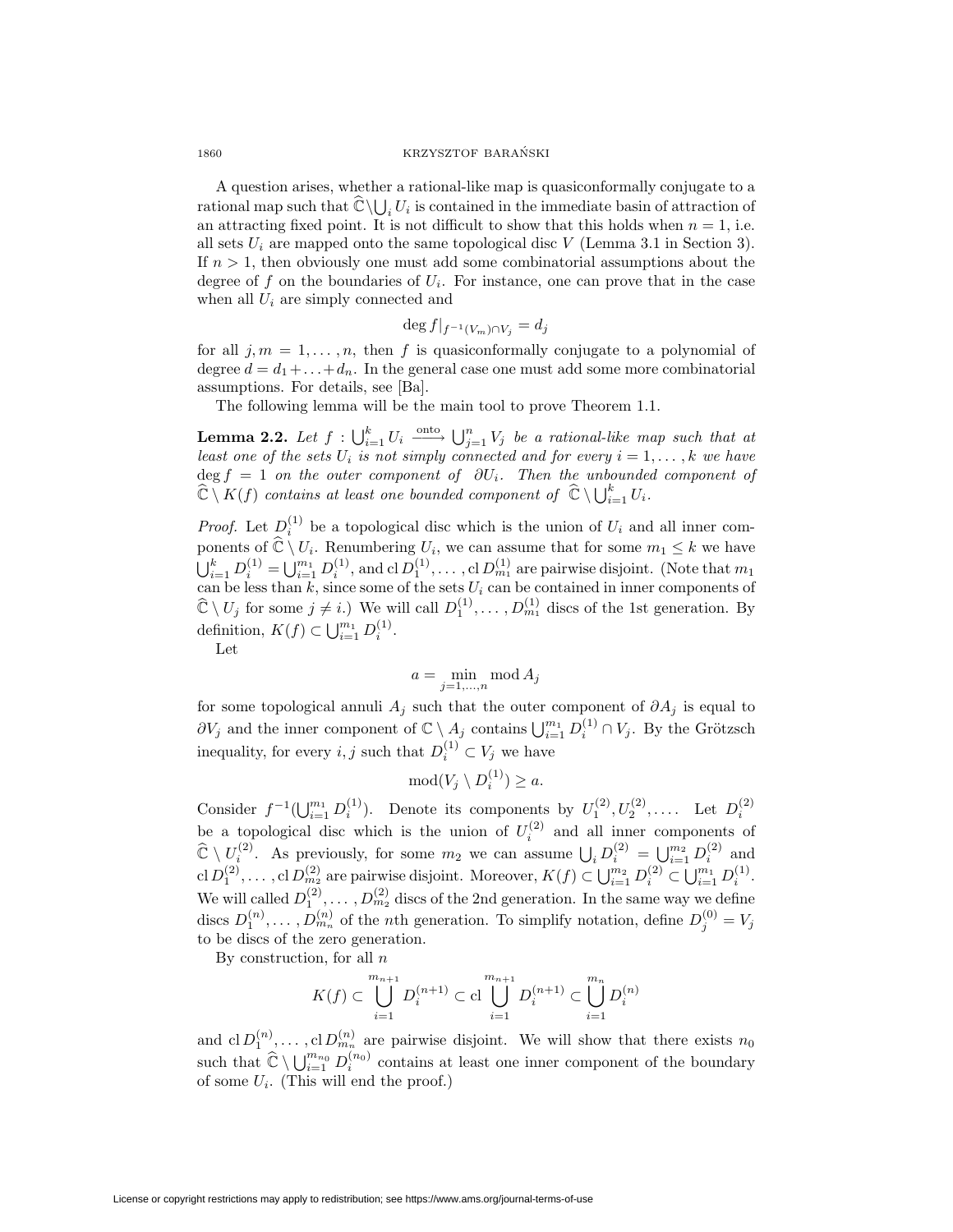Note that  $\widehat{\mathbb{C}} \setminus D_i^{(n)}$  can contain a critical point of *f* from  $K(f)$  for only a finite number of *n*. (Otherwise there would exist a critical point *c* such that  $c \in K(f)$ and  $f^{n}(c) \notin \bigcup_{i} U_{i}$  for some *n*, which is impossible.) Therefore, if we enlarge the discs  $D_i^{(1)}$  slightly, we can assume that for all  $n \geq 1$  and for all *i* there are no critical points in  $\partial D_i^{(n)}$ .

Let  $D_i^{(1)}$  be a disc of the 1st generation and let *j* be such that  $f(\partial D_i^{(1)}) = \partial D_i^{(0)}$ . Let  $D_{i_1}^{(1)}, \ldots, D_{i_l}^{(1)}$  be all discs of the 1st generation contained in  $D_j^{(0)}$ . Denote by *W* the component of  $f^{-1}(D_j^{(0)} \setminus \text{cl}\bigcup_{s=1}^l D_{i_s}^{(1)})$  for which  $\partial W \supset \partial D_i^{(1)}$ . Suppose that deg  $f|_W > 1$ . By assumption, deg  $f|_{\partial D_i^{(1)}} = \text{deg } f|_{\text{outer comp. of } \partial U_i} = 1$ , so *f*  $^{-1}$ ( $\partial D_i^{(0)}$ ) ∩  $\partial W$  has at least one component other than  $\partial D_i^{(1)}$ . This is an inner component of  $\partial U_i$ , and it is easy to see that it lies outside all discs of the 2nd generation, so the proof ends in this case. Therefore we can assume that deg  $f|_W =$ 1 for all  $i \leq m_1$ . Since there are no critical points in  $\partial W$ , deg  $f|_{\partial W} = 1$ ; so *f* has degree 1 on the boundary of all discs of the second generation contained in  $D_i^{(1)}$ . Moreover, *W* contains the biholomorphic preimage of the annulus  $A_i$  separating  $\partial D_i^{(1)}$  from all discs of the second generation contained in  $D_i^{(1)}$ . Since this holds for all  $i \leq m_1$ , it follows that f has degree 1 on the boundary of all discs of the second generation, and

$$
mod(V_j \setminus D_i^{(2)}) \ge 2a
$$

for every *j* and every  $D_i^{(2)} \subset V_j$ .

Now we can replace  $D_i^{(1)}$  by  $D_i^{(2)}$ ,  $D_i^{(0)}$  by  $D_i^{(1)}$  and repeat the arguments from the previous paragraph. If deg  $f|_W > 1$  for some *i*, then we stop; otherwise we can repeat the construction inductively. Note that if the construction does not end after *n* steps, then we have

(1) 
$$
\mod(V_j \setminus D_i^{(n)}) \ge na.
$$

for every *j* and and every  $D_i^{(n)} \subset V_j$ . By assumption, there exists an inner component *C* of the boundary of some  $U_i$ , and the construction shows that  $C \subset \bigcup_i D_i^{(n)}$ . But on the other hand (1) implies that diameters of all  $D_i^{(n)}$  are arbitrarily small when  $n$  is sufficiently large. Hence the construction must stop after a finite number of steps, which means that there exist  $n_0, i, j$  such that  $f(\partial D_i^{(n_0)}) = \partial D_i^{(n_0-1)}$ ,  $D_{i_1}^{(n_0)}, \ldots, D_{i_l}^{(n_0)}$  are all discs of the *n*<sub>0</sub>th generation contained in  $D_j^{(n_0-1)}$ , *W* is the component of  $f^{-1}(D_j^{(n_0-1)} \setminus \text{cl}\bigcup_{s=1}^l D_{i_s}^{(n_0)})$  for which  $\partial W \supset \partial D_i^{(n_0)}$ , and  $\deg f|_{\text{cl }W} > 1$ . Hence there exists a component *δ* of  $f^{-1}(\partial D_j^{(n_0-1)}) \cap \partial W$  other than  $\partial D_i^{(n_0)}$ . Note that  $\delta$  does not intersect discs of the  $(n_0+1)$ th generation. Let *p* be such that  $D_j^{(n_0-1)}$  is contained in *V<sub>p</sub>*. Connect  $\partial D_j^{(n_0-1)}$  to  $\partial V_p$  by a simple curve  $\gamma$  lying outside discs of the  $(n_0 - 1)$ th generation. Consider a component  $\gamma'$  of  $f^{-1}(\gamma)$  which begins at some point of *δ*. Note that  $\gamma'$  does not intersect the boundary of any disc of the  $(n_0 + 1)$ th generation, since  $\gamma$  is disjoint from the boundaries of discs of the *n*<sub>0</sub>th generation. Moreover,  $\gamma'$  does not intersect *W* because  $\gamma$  lies outside  $D_j^{(n_0-1)}$ . Hence  $\gamma'$  lies in one of inner components of  $\widehat{\mathbb{C}} \setminus W$ , so it ends at an inner component *C* of the boundary of some  $U_i$ . Suppose that *C* intersects a disc *D* of the  $(n_0 + 1)$ th generation. Since *C* cannot intersect  $\partial D$ , it follows that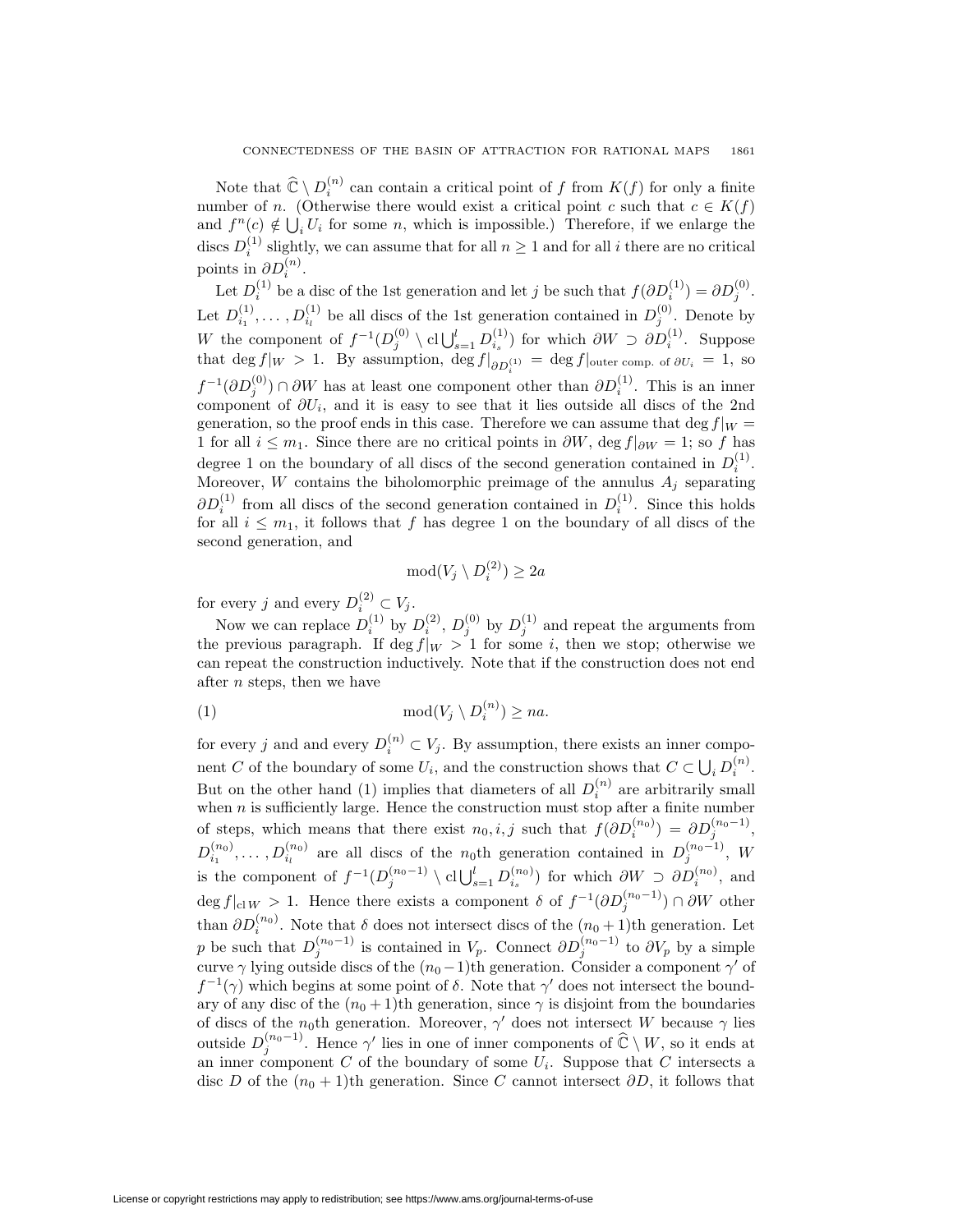*C*  $\subset$  *D*. But this is impossible, since we have shown that  $\gamma' \cap \partial D = \emptyset = \delta \cap D$ . Therefore *C* is disjoint from discs of the  $(n_0 + 1)$ th generation. This finishes the proof.  $\Box$ 

Consider a particular case of Lemma 2.2, when  $k = n = 1$ . This means that *f* is a map from a finitely connected set *U* onto a topological disc *V* . Then we can state the following corollary (we will not use it in the remaining part of the paper).

**Corollary 2.3.** Let  $U \subset \mathbb{C}$  be an open domain with boundary consisting of finitely *many (at least two) disjoint Jordan curves, let V be a bounded topological disc in*  $\mathbb{C}$  *such that*  $\text{cl } U \subset V$ , and let  $f: U \xrightarrow{\text{onto }} V$  be a proper holomorphic map of finite *degree. Suppose that*  $\deg f = 1$  *on the outer component of*  $\partial U$ *. Then there exist a critical point c of f and a number*  $n \geq 1$  *such that*  $f^{n}(c) \in V \setminus clU$ *.* 

*Proof.* Suppose that forward trajectories of all critical points are contained in cl*U*. Repeat the proof of Lemma 2.2. We claim that at each step of the construction we have only one topological disc  $D^{(n)}$  of the *n*th generation such that  $D^{(n)} \supset D^{(n+1)}$ and deg  $f|_{\partial D^{(n)}} = 1$ . To prove this inductively, suppose that  $D^{(n)} \subset D^{(n-1)}$ . By assumption, there are no critical values in the topological annulus  $A = D^{(n-1)} \setminus D^{(n)}$ so by the Riemann-Hurwitz formula the component *W* of  $f^{-1}(A)$  is also an annulus. By induction,  $\deg f|_{\partial D^{(n)}} = 1$ , so  $\deg f|_A = 1$ , and we have only one disc of the  $(n + 1)$ th generation,  $D^{(n+1)} \subset D^{(n)}$ , such that deg  $f|_{\partial D^{(n+1)}} = 1$ . Moreover, for each *n*

$$
\mathrm{mod}(D^{(n)} \setminus D^{(n+1)}) = \mathrm{mod}(V \setminus D^{(1)}),
$$

so  $\bigcap_{n>0} D^{(n)}$  is one point. This is a contradiction, because  $\bigcap_{n>0} D^{(n)}$  contains all inner components of *∂U*. □

*Remark.* The above lemma depends on holomorphic properties. Indeed, consider an open unit disc *V*, an annulus *U* such that  $\text{cl } U \subset V$ , and a holomorphic map  $f: U \longrightarrow V$  of degree two. Denote the critical points of  $f$  by  $c_1, c_2$ . Taking suitable *U* and *f*, we can assume  $c_1 = f(c_1) = 0$  and  $\text{Arg } f(c_2) = \text{Arg } c_2$ . Take a homeomorphism  $h(z) = |z|^{\alpha} z$  for  $\alpha > 0$ . Then  $\tilde{f} = h \circ f$  is a smooth branch covering of degree two from *U* onto *V*, and  $c_1$ ,  $c_2$  are  $\tilde{f}$ -critical points. For a suitable *α* we have  $f(c_1) = c_1$  and  $f(c_2) = c_2$ , so the above corollary will be false. (See Figure 1.)

*Proof of Theorem* 1.1*.* By a conformal change of coordinates assume that  $s = \infty$ . By assumption, *∂E* does not contain critical values of *f*, and we can assume that it is smooth. Denote components of  $\hat{\mathbb{C}} \setminus \text{cl } E$  by  $V_1, \ldots, V_n$ . Since *E* is connected, *V*<sup>*j*</sup> are topological discs in C. Let *U*<sub>1</sub>*,...*, *U*<sub>*k*</sub> be all components of  $f^{-1}(\bigcup_{j=1}^{n} V_j)$ whose boundaries intersect  $\partial F$ . If all  $U_i$  are simply connected then  $F \supset f^{-1}(\infty)$ , so  $f^{-1}(B(\infty)) = B(\infty)$ , and the proof is finished. Otherwise  $f|_{\bigcup_{i=1}^k U_i}$  is a rational-like map satisfying the assumptions of Lemma 2.2. Therefore the outer component of  $\mathbb{C} \setminus K(f|_{\bigcup_i U_i})$  contains an inner component *C* of  $\partial U_i$  for some *i*. This implies that  $C \subset B(\infty)$ . Since *C* is the outer component of the boundary of some component of  $f^{-1}(E)$ , it follows that  $B(\infty)$  contains some point of  $f^{-1}(\infty)$  which lies in  $U_i$ . This ends the proof.  $\Box$ 

*Proof of Theorem* 1.3. Let  $f'(s) = \lambda$ . Assume  $\lambda \neq 0$ . Let  $\Phi$  be the map which conjugates *f* to  $z \mapsto \lambda z$  in the neighbourhood of *s*, i.e.  $\Phi(f(z)) = \lambda \Phi(z)$ . (If  $\lambda = 0$ )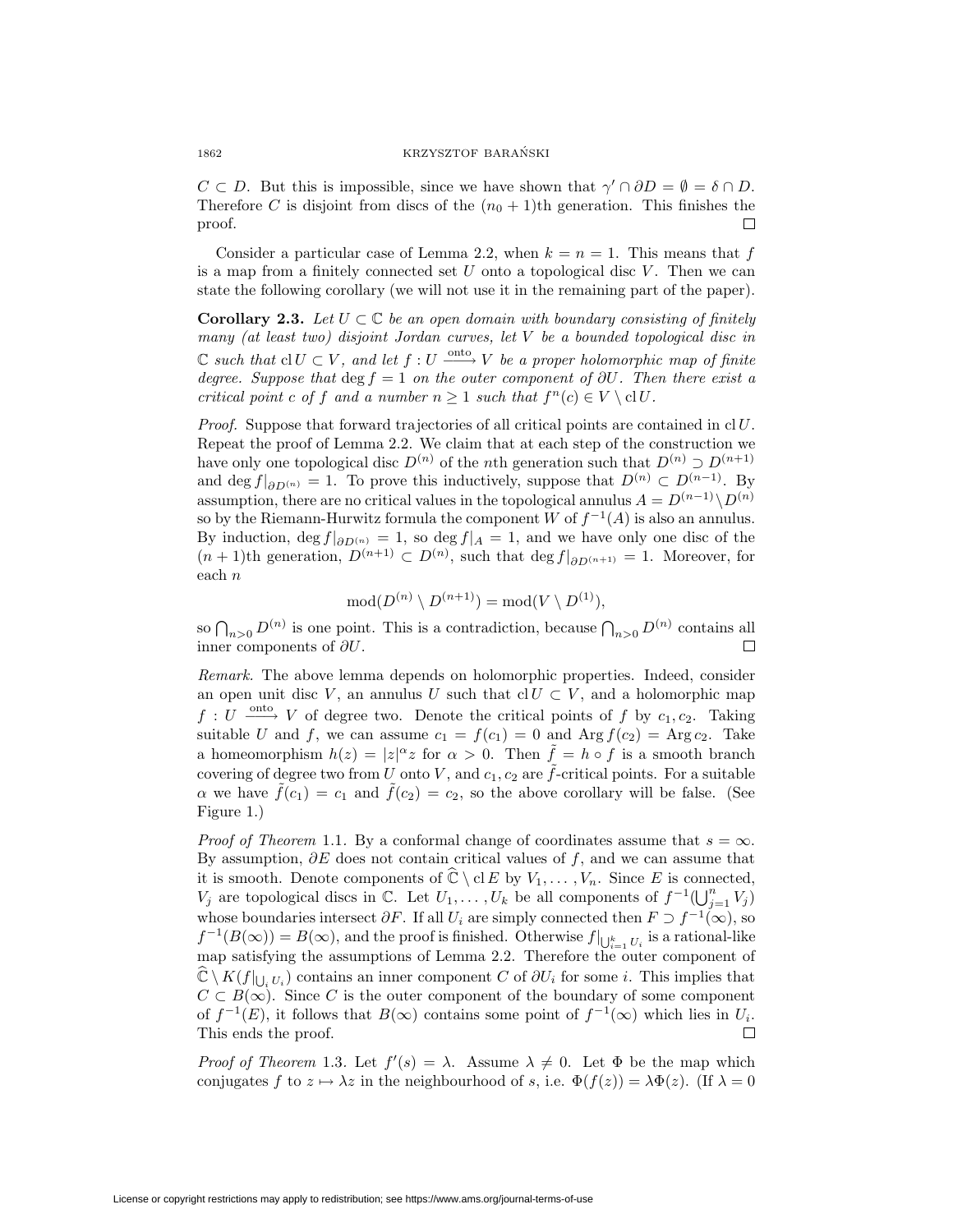then instead of  $z \mapsto \lambda z$  we take  $z \mapsto z^k$  for the suitable *k* and proceed in the similar way.) Extend  $\Phi$  to  $B(s)$ , putting  $\Phi(z) = \lambda^{-n} \Phi(f^n(z))$ . Set  $G(z) = |\Phi(z)|$  for  $z \in B(s)$ . By definition, we have

$$
(2) \tG(f(z)) = |\lambda|G(z) < G(z).
$$

Connect each *f*-critical value  $f(c_i)$  in  $B(s)$  to *s* by a curve  $\alpha_i$  contained in  $B(s)$ . *G* is continuous on  $B(s)$ , so we can take a number *M* greater than  $\max_i \max_{z \in \alpha_i} G(z)$ . Let *E* be the component of  $\{z : G(z) \leq M\}$  containing *s*. We can choose M so that *∂E* does not intersect backward trajectories of critical points and does not contain critical values. Then *∂E* is composed of a finite number of pairwise disjoint smooth Jordan curves, and  $\hat{\mathbb{C}} \setminus \text{cl } E = \bigcup_{j=1}^{n} V_j$  for disjoint topological discs *V*<sub>*j*</sub>. Let *F* be the component of  $f^{-1}(E)$  containing *E*. As previously, denote by  $U_1, \ldots, U_k$  all components of  $f^{-1}(\bigcup_{j=1}^n V_j)$  whose boundaries intersect  $\partial F$ . By assumption, there are at most two critical points (counted with multiplicity) in  $\bigcup_{i=1}^{k} U_i$ . If all  $U_i$  are simply connected, then  $\bigcup_{i=1}^{k} U_i = \widehat{\mathbb{C}} \setminus \text{cl } F$  and  $f^{-1}(\partial E) = \partial F$ , so  $f^{-1}(B(s)) = B(s)$ . Suppose that, for some  $i_0$ ,  $U_{i_0}$  is not simply connected. From the Riemann-Hurwitz formula we conclude that  $\chi(U_{i_0}) \geq \deg f|_{U_{i_0}} - 2$ . This implies that  $U_{i_0}$  is a topological annulus,  $U_{i_0}$  contains two single critical points and  $\deg f|_{U_{i_0}} = 2$ . Hence *f* has degree 1 on each component of  $\partial U_{i_0}$ . Moreover, for every  $i \neq i_0$ ,  $U_i$  does not contain critical points; so it is a topological disc and  $\deg f|_{\partial U_i} = 1$ . By Theorem 1.1,  $B(s)$  contains a point from  $f^{-1}(s) \setminus F$ . Denote by  $W_1, \ldots, W_m$  all components of  $f^{-1}(\bigcup_{j=1}^n V_j) \setminus \bigcup_{i=1}^k U_i$ . Since there are no critical points in  $\bigcup_{i=1}^m W_i$ , every  $W_i$  is a topological disc in  $\hat{\mathbb{C}} \setminus (\text{cl } F \cup \text{cl } U_{i_0})$ . Hence  $f^{-1}(E)$ has exactly two components: *F* and  $\tilde{F} = \hat{\mathbb{C}} \setminus (\text{cl } F \cup \text{cl } U_{i_0} \cup \text{cl } \bigcup_{i=1}^m W_i)$ . It follows that  $B(s)$  contains a point from  $f^{-1}(s) \cap \tilde{F}$ ; so  $f^{-1}(s) \subset B(s)$ . The theorem is proved.  $\Box$ 

#### 3. Rational-like maps and Theorem 1.4

The examples in Theorem 1.4 will be constructed from some rational-like maps by the use of the quasiconformal surgeries technique (see [DH]). First we show that if all sets  $U_i$  in Definition 2.1 are mapped onto one topological disc  $V$ , then the rational-like map *f* is quasiconformally conjugate to a rational map.

**Lemma 3.1.** Let  $f: \bigcup_{i=1}^k U_i \to V$  be a rational-like map onto a topological disc *V*. Let  $d = \sum_{i=1}^{k} \deg f|_{\partial U_i}$ . Then there exist a rational map R of degree *d* and a *quasiconformal homeomorphism h of*  $\mathbb C$  *conjugating f with*  $R|_{h(\bigcup_i U_i)}$ *. If each*  $U_i$ *is a topological disc, then R is conformally conjugate to a polynomial.*

In the proof we will use the following combinatorial lemma:

**Lemma 3.2.** Let  $a_1, \ldots, a_k$  be disjoint points in  $\widehat{\mathbb{C}}$ *, and let*  $d_1, \ldots, d_k$  be positive *integers. Let D be an open topological disc in* Cb *with smooth boundary and let*  $a \in \mathbb{C} \setminus \text{cl } D$ *. Then there exist disjoint open topological discs*  $D_1, \ldots, D_k$  *with smooth boundaries and a rational map g of degree*  $\sum_{i=1}^{k} d_i$  *such that:* 

- 1.  $g^{-1}(c \mid D) = \hat{C} \setminus \bigcup_{i=1}^{k} D_i, a_i \in D_i \text{ and } g(a_i) = a.$
- $2.$   $g|_{\partial D_i} : \partial D_i \xrightarrow{\text{onto}} \partial D$  *is a covering of degree*  $d_i$ *.*

*If*  $a_i \in \mathbb{C}$  *for all i and*  $\infty \in D$ *, then we can choose g to be a polynomial.*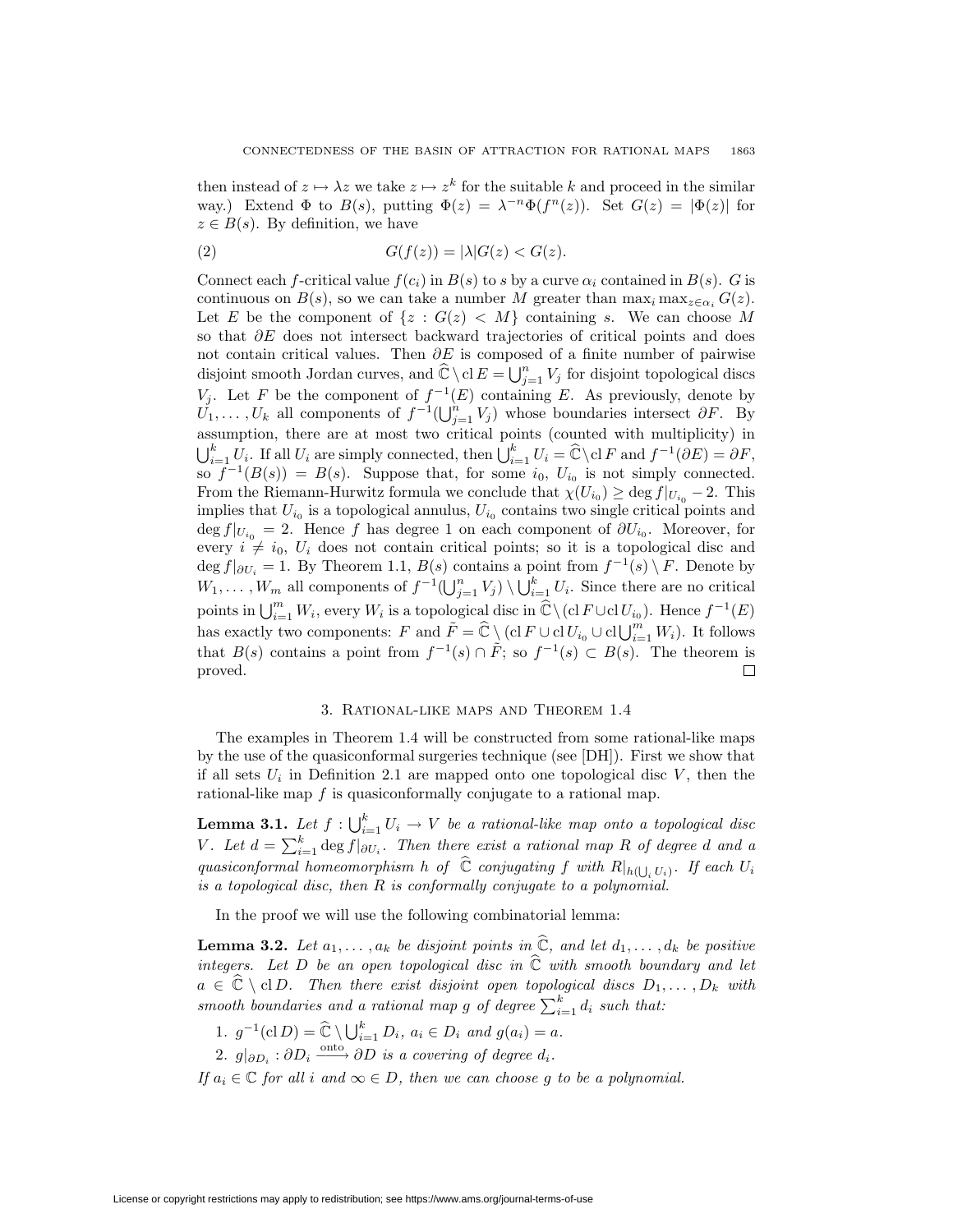*Proof.* Assume first that  $a_i \in \mathbb{C}$  for all *i* and  $\infty \in D$ . Let *h* be an affine map such that  $h(\hat{\mathbb{C}} \setminus \mathrm{cl} D)$  is a small topological disc around 0 and  $h(a) = 0$ . Take

$$
p(z) = \prod_{i=1}^{k} (z - a_i)^{d_i}
$$

and let  $D_i$  be the component of  $p^{-1}(h(\widehat{\mathbb{C}} \setminus \mathcal{cl} D))$  containing  $a_i$ . Then  $q = h^{-1} \circ p$ is the required polynomial. For the general case it is sufficient to take  $h_1 \circ q \circ h_2$ , where  $h_1, h_2$  are suitable homographies.  $\Box$ 

*Proof of Lemma* 3.1. We will extend f to a smooth branch covering F of  $\hat{\mathbb{C}}$  which preserves a bounded conformal structure  $\mu$ . Define  $D = \hat{\mathbb{C}} \setminus \text{cl} V$ . Let *W* be an inner component of  $\hat{\mathbb{C}} \setminus \text{cl}\bigcup_i U_i$ . We want to have

$$
F: \mathbf{cl} \, W \xrightarrow{\text{onto}} \mathbf{cl} \, D.
$$

To construct such an *F* on cl *W* which is consistent with *f* on *∂W*, it is sufficient to take a suitable rational map from Lemma 3.2 composed with a smooth homeomorphism of  $\widehat{\mathbb{C}}$ . Let  $W_0$  be the component of  $V \setminus \bigcup_i U_i$  such that the outer component of  $\partial W_0$  is equal to  $\partial V$ . Define *F* on cl *D* so that  $F(\infty) = \infty$ , cl  $F(D) \subset D$  and *F* on cl *D* is conformally conjugate to  $z^{d'}$ , where *d'* is the sum of the degrees of *f* on inner components of  $\partial W_0$ . Let  $A = D \setminus \text{cl } F(D)$ . Modifying Lemma 3.2, we can easily define *F* to map cl  $W_0$  onto cl *A* so that *F* on cl  $W_0$  is a smooth branch covering consistent with the previously defined *F* on  $\partial W_0$ . By construction,  $F: \widehat{\mathbb{C}} \to \widehat{\mathbb{C}}$  is a smooth branch covering of degree *d* which is conformal on  $D \cup \bigcup_i U_i$ .

Let  $\mu_0$  be the standard conformal structure on  $\hat{\mathbb{C}}$ . Define a conformal structure *µ*:

$$
\mu = \begin{cases} \mu_0 & \text{on } D, \\ (F^n)^*(\mu|_D) & \text{on } F^{-n}(D), \\ \mu_0 & \text{else.} \end{cases}
$$

Then *F* preserves  $\mu$  a.e. on  $\widehat{\mathbb{C}}$ . Moreover,  $\mu \in L^{\infty}$ , because for a.e. point  $z \in \widehat{\mathbb{C}}$  in the forward trajectory of *z* there is at most one point where *F* is not conformal. Using the measurable Riemann theorem, we can integrate  $\mu$ , and after a quasiconformal change of coordinates F preserves the standard structure a.e. on  $\tilde{\mathbb{C}}$ , so it is a rational map of degree  $d$ . By construction, if all  $U_i$  are simply connected, then this rational map will be conformally conjugate to a polynomial. (This is the case for generalized polynomial-like maps.)  $\Box$ 

In the proof of Theorem 1.4 we will use some properties of Newton maps for polynomials. Recall that the Newton map for a polynomial *p* of degree *d* with simple roots is the rational map given by

$$
N(z) = z - \frac{p(z)}{p'(z)}.
$$

Then *N* has *d* superattracting fixed points, namely the roots of *p*, and the remaining *N*-critical points are the roots of  $p''$ .

Moreover, for a Newton map for any polynomial the components of the basins of the supersinks are topological discs (see [P2]) and the Julia set is connected (see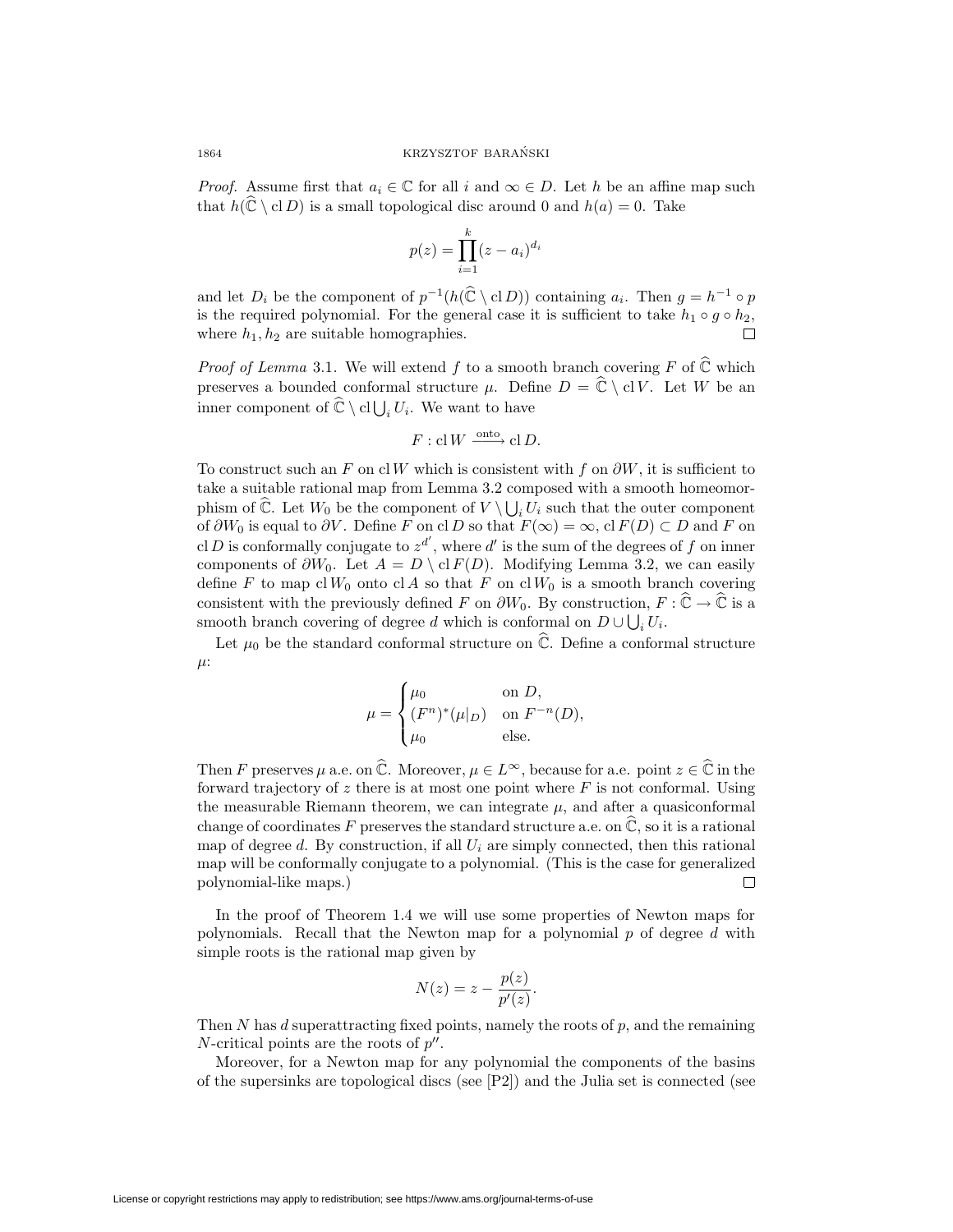[Sh]). Recall also that any rational map of degree *d* having *d* superattracting fixed points is holomorphically conjugate to a Newton map for some polynomial of degree *d*. For more detailed information on Newton maps, refer to e.g. [HP].

*Proof of Theorem* 1.4. For  $k = 1$  it is sufficient to take a Newton map of the suitable degree. This also covers the case  $d = 3$ . Let  $d \geq 4, k \geq 2$ . Take a Newton map N of degree three with three supersinks  $0, 1, \infty$  such that the fourth critical point is not in the basin of  $\infty$ . Let  $\gamma = \{|z| = r\}$  for large *r*. Then  $N^{-1}(\gamma)$  consists of two Jordan curves. Let *A* be the topological annulus for which  $\partial A = N^{-1}(\gamma)$ . Note that the Julia set of *N* is contained in *A*, the outer component of  $\widehat{\mathbb{C}} \setminus A$  is in the immediate basin of  $\infty$ , and the inner component of  $\widehat{\mathbb{C}} \setminus A$  is in the non-immediate component of the basin of  $\infty$ . Let  $q = N$  on cl *A*. We have cl  $A \subset q(A) = \{|z| < \infty$ *r*<sup>}</sup>; *g* has degree two on the outer part of  $\partial A$  and degree one on the inner part of *∂A*.

Let  $1 \leq m \leq d-3$ . Take *m* discs  $D_1, \ldots, D_m$  in the outer component of  $\mathbb{C} \setminus \mathbb{C}$  *A* such that  $\text{cl } D_i \subset g(A)$  are pairwise disjoint, and define g on them so that each  $D_i$ is mapped biholomorphically onto  $g(A)$ . If  $m < d-3$ , let  $D_{m+1}$  be a disc in the inner component of  $\mathbb{C} \setminus \mathrm{cl} A$  and set *g* to map it onto  $g(A)$  with degree  $d - m - 3$ .

Now *g* on  $\bigcup_i D_i \cup A$  is a rational-like map of degree *d*. By Lemma 3.1 there exist a rational map *f* of degree *d* and a quasiconformal homeomorphism *h* such that *g* on  $\bigcup_i D_i \cup A$  is conjugate by *h* to *f* on  $h(\bigcup_i D_i \cup A)$ . Let *C* be the outer component of  $\hat{\mathbb{C}} \setminus (\bigcup_i \mathrm{cl} D_i \cup \mathrm{cl} A)$ . By construction,  $h(C)$  is contained in the immediate basin of an attracting fixed point *s*, and by the Riemann-Hurwitz formula there are exactly  $2m+1$  *f*-critical points in  $h(C)$  (counted with multiplicity). By construction, none of the three *f*-critical points in *h*(*A*) escape to *s*. All other *f*-critical points are in *h*(inner component of  $\mathbb{C} \setminus A$ ), and they are in a non-immediate component of the basin of *s* since they are separated from *B*(*s*) by the Julia set. This shows that the entire basin of attraction of *s* is not connected, and  $B(s)$  contains exactly  $2m + 1$ critical points.

Since *m* was an arbitrary number between 1 and  $d-3$ , we have proved the assertion for  $k = 3, 5, \ldots, 2d - 5$ . To obtain examples for even k it is sufficient to modify the above construction by taking  $f$  on  $D_1$  to be a map of degree two such that the critical point is fixed and *f* on  $D_{m+1}$  to be a map of degree  $d - m - 4$ . Then the number of critical points in  $B(s)$  is  $2m + 2$  and  $m = 1, \ldots, d - 4$ , so we get  $k = 4, 6, \ldots, 2d - 6$ . We are left with  $k = 2$ . To prove this case, take a Newton map *N* for a polynomial *p* of degree four with single roots such that for a point *a* we have  $p(a) = p''(a) = 0$ . Then *a* is a double critical fixed point for *N*, and there are three other supersinks. We can choose *N* so that the sixth *N*-critical point is outside  $B(a)$ . Changing the coordinates, assume  $a = \infty$ . Take  $\gamma = \{|z| = r\}$  for large *r*. Then  $N^{-1}(\gamma)$  consists of two Jordan curves. As previously, define *A* to be the topological annulus for which  $\partial A = N^{-1}(\gamma)$ . The Julia set of *N* is contained in *A*, the outer component of  $\widehat{\mathbb{C}} \setminus A$  is in the immediate basin of  $\infty$ , and the inner component of  $\hat{\mathbb{C}} \setminus A$  is in the non-immediate component of the basin of  $\infty$ . Let  $g = N$  on cl *A*. Now *g* has degree three on the outer part of  $\partial A$  and degree one on the inner part of  $\partial A$ . Let *D* be a disc in the inner component of  $\mathbb{C} \setminus A$ . Set *g* to map *D* onto  $N(A)$  with degree  $d-4$ . As previously, take a rational map *f* conjugate to *g*. Arguing as before, we show that *f* has exactly one double critical point (i.e. two critical points when counted with multiplicity) in the immediate basin of attraction  $B(s)$ , and the entire basin of  $s$  is not connected. 口